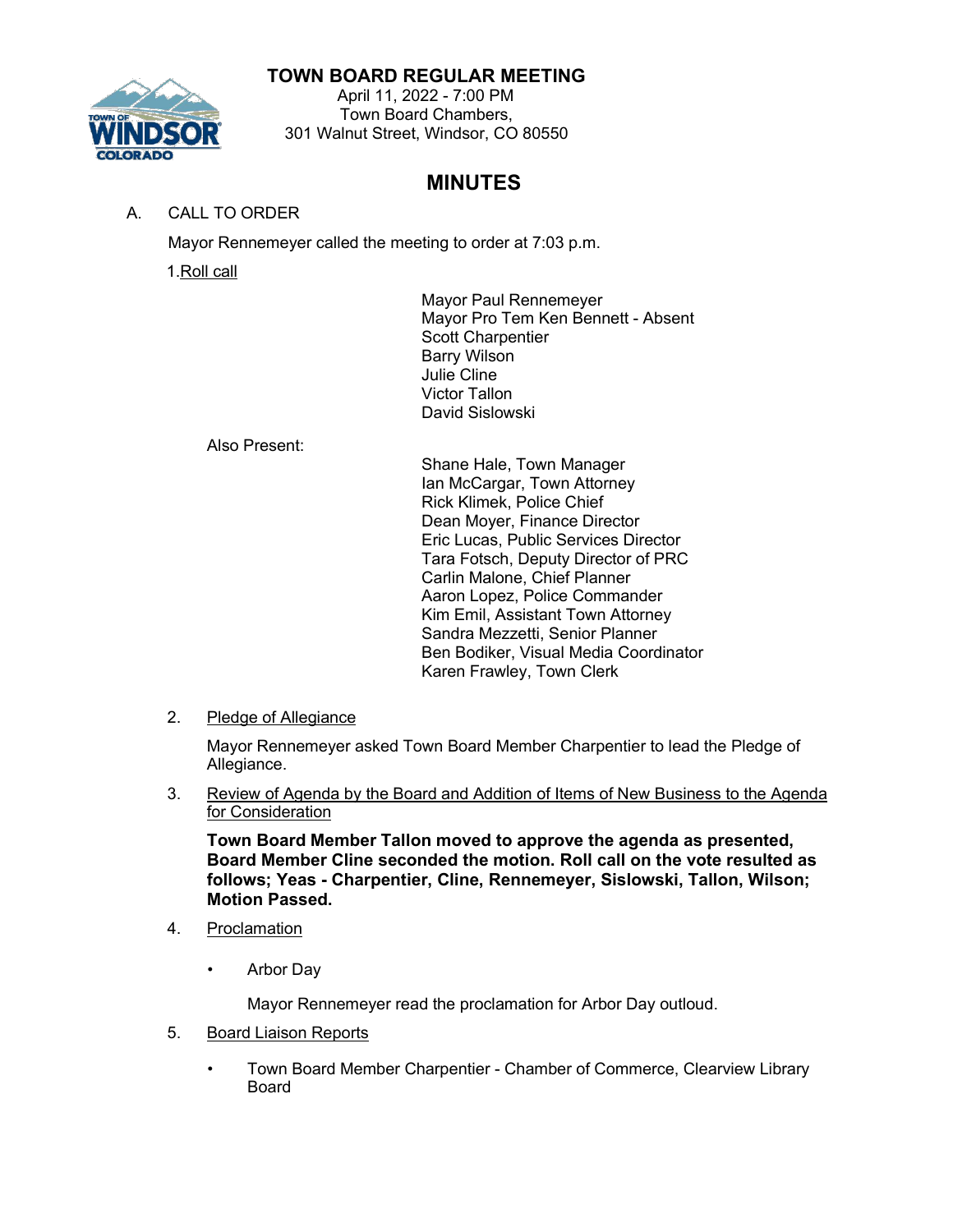Town Board Member Charpentier reported that the Chamber of Commerce has not met since the last provided update.

Town Board Member Charpentier reported that the Clearview Library Board held two executive sessions at their last meeting, no update to provide at this time. • Town Board Member Wilson - Planning Commission, Larimer County Behavioral Health Policy Council

Town Board Member Wilson reported that the Planning Commission has not met since the last provided update.

LARIMER COUNTY BEHAVIORAL HEALTH POLICY COUNCIL (BHPC) MEETING 4/4/2022

Barry Wilson represents Windsor and Chairs the BHPC

**Dashboard:** [https://www.larimer.org/behavioralhealth/data](https://gcc02.safelinks.protection.outlook.com/?url=https%3A%2F%2Flinkprotect.cudasvc.com%2Furl%3Fa%3Dhttps%253a%252f%252fwww.larimer.org%252fbehavioralhealth%252fdata%26c%3DE%2C1%2CLldbWpS8TJhkZWRCATvJK3Tlp1O22iCB8eKYdDoNiaD6pUkT0vJ8Ck9hpx1hAv2CYbOQVeZga9lpopd_Ln98G2us_Q78MXZl7E6s8J_5mjlxPD-RHWY-PU95QZ9h%26typo%3D1&data=04%7C01%7Ckfrawley%40windsorgov.com%7Cb6d4815f73f041e182eb08da1c0ce121%7C8cd5248526ac475f8091ecd589ec32ae%7C0%7C0%7C637853139057536511%7CUnknown%7CTWFpbGZsb3d8eyJWIjoiMC4wLjAwMDAiLCJQIjoiV2luMzIiLCJBTiI6Ik1haWwiLCJXVCI6Mn0%3D%7C3000&sdata=2r%2FrxSzE%2FeHappqr8LrFLPbrgZawgdaxo8dDbQj7KYk%3D&reserved=0)

- The new data is four primary indicators coming directly from emergency departments (ED) in the county and includes Mental Health ED visits, Substance Use ED visits, Suicide Death Rate, and Overdose Death Rate.
- One noteworthy observation is that preliminary data for 2021 shows a reduction in

suicide rates for the first time in a number of years.

**New Facility Update:** [https://www.larimer.org/behavioralhealth/facility](https://gcc02.safelinks.protection.outlook.com/?url=https%3A%2F%2Flinkprotect.cudasvc.com%2Furl%3Fa%3Dhttps%253a%252f%252fwww.larimer.org%252fbehavioralhealth%252ffacility%26c%3DE%2C1%2COJqiwSlaAucHeFy-9ls1U2aljNKOMYh0jgb81sKzJEKVz1AsCgwDheloA895GI7PJ-z-sCPnGGMrQ6b2LkJK2S3q5ZAG3lFRsZnmWhgXpRk1mlijXC0k%26typo%3D1&data=04%7C01%7Ckfrawley%40windsorgov.com%7Cb6d4815f73f041e182eb08da1c0ce121%7C8cd5248526ac475f8091ecd589ec32ae%7C0%7C0%7C637853139057536511%7CUnknown%7CTWFpbGZsb3d8eyJWIjoiMC4wLjAwMDAiLCJQIjoiV2luMzIiLCJBTiI6Ik1haWwiLCJXVCI6Mn0%3D%7C3000&sdata=erBwFINZ7EaxfDthqjlYqs52egP7FF0rl6cBpvf4bAc%3D&reserved=0)

Construction is underway on the new Larimer County Behavioral Health Facility located at the corner of Taft Hill Road and W. Trilby Road in Fort Collins.

- Open Mid/Late 2023
- [Lunch & Learn Sessions:](https://gcc02.safelinks.protection.outlook.com/?url=https%3A%2F%2Flinkprotect.cudasvc.com%2Furl%3Fa%3Dhttps%253a%252f%252fwww.larimer.org%252fbehavioralhealth%252ffacility%252flunch-and-learn%26c%3DE%2C1%2C2CdLtnckusIorARte8-_Nmt7zyczQb6eejVLKu33KfavM-YzvVIpwlsbvENyplbDJQe-ovVIY-J_r6jgQ7LsmT_Y7PKDewATm0jfvy--FAy3OaU%2C%26typo%3D1&data=04%7C01%7Ckfrawley%40windsorgov.com%7Cb6d4815f73f041e182eb08da1c0ce121%7C8cd5248526ac475f8091ecd589ec32ae%7C0%7C0%7C637853139057692313%7CUnknown%7CTWFpbGZsb3d8eyJWIjoiMC4wLjAwMDAiLCJQIjoiV2luMzIiLCJBTiI6Ik1haWwiLCJXVCI6Mn0%3D%7C3000&sdata=DD2TavnNnJ%2Bn4tmWd3OhiE%2Bpx%2FiUGpPihvnnURb173M%3D&reserved=0)

[https://www.larimer.org/behavioralhealth/facility/lunch-and-learn](https://gcc02.safelinks.protection.outlook.com/?url=https%3A%2F%2Flinkprotect.cudasvc.com%2Furl%3Fa%3Dhttps%253a%252f%252fwww.larimer.org%252fbehavioralhealth%252ffacility%252flunch-and-learn%26c%3DE%2C1%2C2CdLtnckusIorARte8-_Nmt7zyczQb6eejVLKu33KfavM-YzvVIpwlsbvENyplbDJQe-ovVIY-J_r6jgQ7LsmT_Y7PKDewATm0jfvy--FAy3OaU%2C%26typo%3D1&data=04%7C01%7Ckfrawley%40windsorgov.com%7Cb6d4815f73f041e182eb08da1c0ce121%7C8cd5248526ac475f8091ecd589ec32ae%7C0%7C0%7C637853139057692313%7CUnknown%7CTWFpbGZsb3d8eyJWIjoiMC4wLjAwMDAiLCJQIjoiV2luMzIiLCJBTiI6Ik1haWwiLCJXVCI6Mn0%3D%7C3000&sdata=DD2TavnNnJ%2Bn4tmWd3OhiE%2Bpx%2FiUGpPihvnnURb173M%3D&reserved=0)

- The construction crew is also planning on hosting a "topping off" ceremony on
- May 13<sup>th</sup> where the last "I" beam of the steel structure will be set.

#### **Impact Fund Grants:**

#### **[https://www.larimer.org/behavioralhealth/impactfund](https://gcc02.safelinks.protection.outlook.com/?url=https%3A%2F%2Flinkprotect.cudasvc.com%2Furl%3Fa%3Dhttps%253a%252f%252fwww.larimer.org%252fbehavioralhealth%252fimpactfund%26c%3DE%2C1%2C0la9Bfap7BrnEpQyxtjbSe6Jwfqt41mlUjzgo-In23Y8lJ1B6jsXrhs46WivAGn2XjYAzyxpCB7onpJstcBQG0zbo5knoOr-7oJqJMRbJ1aupNigaA%2C%2C%26typo%3D1&data=04%7C01%7Ckfrawley%40windsorgov.com%7Cb6d4815f73f041e182eb08da1c0ce121%7C8cd5248526ac475f8091ecd589ec32ae%7C0%7C0%7C637853139057692313%7CUnknown%7CTWFpbGZsb3d8eyJWIjoiMC4wLjAwMDAiLCJQIjoiV2luMzIiLCJBTiI6Ik1haWwiLCJXVCI6Mn0%3D%7C3000&sdata=Jy72BvtAQ2%2FkeHnfwu0lWbfbe0MbU%2FKmlyThyMq%2FYFo%3D&reserved=0)**

**\$2.5 million will be awarded in 2022** 

• Impact Fund Recommendations and Priorities from the Technical Advisory Council (TAC) and Consumer Advisor Council (CAC) were approved by the BHPC and forwarded to the Larimer County Board of County Commissioners for final approval.

Link to recommendations:

[https://drive.google.com/file/d/1kzCqANjOLovuCCo7To0Xilked4tBt5dS/view](https://gcc02.safelinks.protection.outlook.com/?url=https%3A%2F%2Fdrive.google.com%2Ffile%2Fd%2F1kzCqANjOLovuCCo7To0Xilked4tBt5dS%2Fview&data=04%7C01%7Ckfrawley%40windsorgov.com%7Cb6d4815f73f041e182eb08da1c0ce121%7C8cd5248526ac475f8091ecd589ec32ae%7C0%7C0%7C637853139057692313%7CUnknown%7CTWFpbGZsb3d8eyJWIjoiMC4wLjAwMDAiLCJQIjoiV2luMzIiLCJBTiI6Ik1haWwiLCJXVCI6Mn0%3D%7C3000&sdata=vrHB8O7Wptr%2FSEZ0EBCISX4R3DpXdsI1b9%2FPg5p7ttY%3D&reserved=0) • Impact Fund Grant Cycle accelerated 3-4 weeks over previous years:

[https://drive.google.com/file/d/18lfRq8B4DgBwHM65Hg\\_TIyjG-3K\\_64fV/view](https://gcc02.safelinks.protection.outlook.com/?url=https%3A%2F%2Fdrive.google.com%2Ffile%2Fd%2F18lfRq8B4DgBwHM65Hg_TIyjG-3K_64fV%2Fview&data=04%7C01%7Ckfrawley%40windsorgov.com%7Cb6d4815f73f041e182eb08da1c0ce121%7C8cd5248526ac475f8091ecd589ec32ae%7C0%7C0%7C637853139057692313%7CUnknown%7CTWFpbGZsb3d8eyJWIjoiMC4wLjAwMDAiLCJQIjoiV2luMzIiLCJBTiI6Ik1haWwiLCJXVCI6Mn0%3D%7C3000&sdata=%2FHVwnOnhOBStu%2BOdqqDF9hgaIz21wQAJ5BWbVhEpsww%3D&reserved=0) **Virtual Grantee Tour:**

## Laurie Klith from Center for Family Outreach presented a virtual tour of her agency's work

The Center for Family Outreach was established in December of 2000 as a non-

profit organization offering PREVENTION, EDUCATION and EARLY INTERVENTION services and programming for youth ages 11 to 18. **Teenagers** 

struggling with substance abuse, mental health issues, high family conflict and at-risk adolescent behavior, is our specialty.

• [Presentation: https://drive.google.com/file/d/14JbC6ggeItCrbF-ycLkKa-](https://gcc02.safelinks.protection.outlook.com/?url=https%3A%2F%2Fdrive.google.com%2Ffile%2Fd%2F14JbC6ggeItCrbF-ycLkKa-7slmK-uRZ1%2Fview&data=04%7C01%7Ckfrawley%40windsorgov.com%7Cb6d4815f73f041e182eb08da1c0ce121%7C8cd5248526ac475f8091ecd589ec32ae%7C0%7C0%7C637853139057692313%7CUnknown%7CTWFpbGZsb3d8eyJWIjoiMC4wLjAwMDAiLCJQIjoiV2luMzIiLCJBTiI6Ik1haWwiLCJXVCI6Mn0%3D%7C3000&sdata=PWdoNNB5FITCI%2FjrMbJAbTQPFyyUFqBEiyvHUjNqvHM%3D&reserved=0)[7slmK-](https://gcc02.safelinks.protection.outlook.com/?url=https%3A%2F%2Fdrive.google.com%2Ffile%2Fd%2F14JbC6ggeItCrbF-ycLkKa-7slmK-uRZ1%2Fview&data=04%7C01%7Ckfrawley%40windsorgov.com%7Cb6d4815f73f041e182eb08da1c0ce121%7C8cd5248526ac475f8091ecd589ec32ae%7C0%7C0%7C637853139057692313%7CUnknown%7CTWFpbGZsb3d8eyJWIjoiMC4wLjAwMDAiLCJQIjoiV2luMzIiLCJBTiI6Ik1haWwiLCJXVCI6Mn0%3D%7C3000&sdata=PWdoNNB5FITCI%2FjrMbJAbTQPFyyUFqBEiyvHUjNqvHM%3D&reserved=0)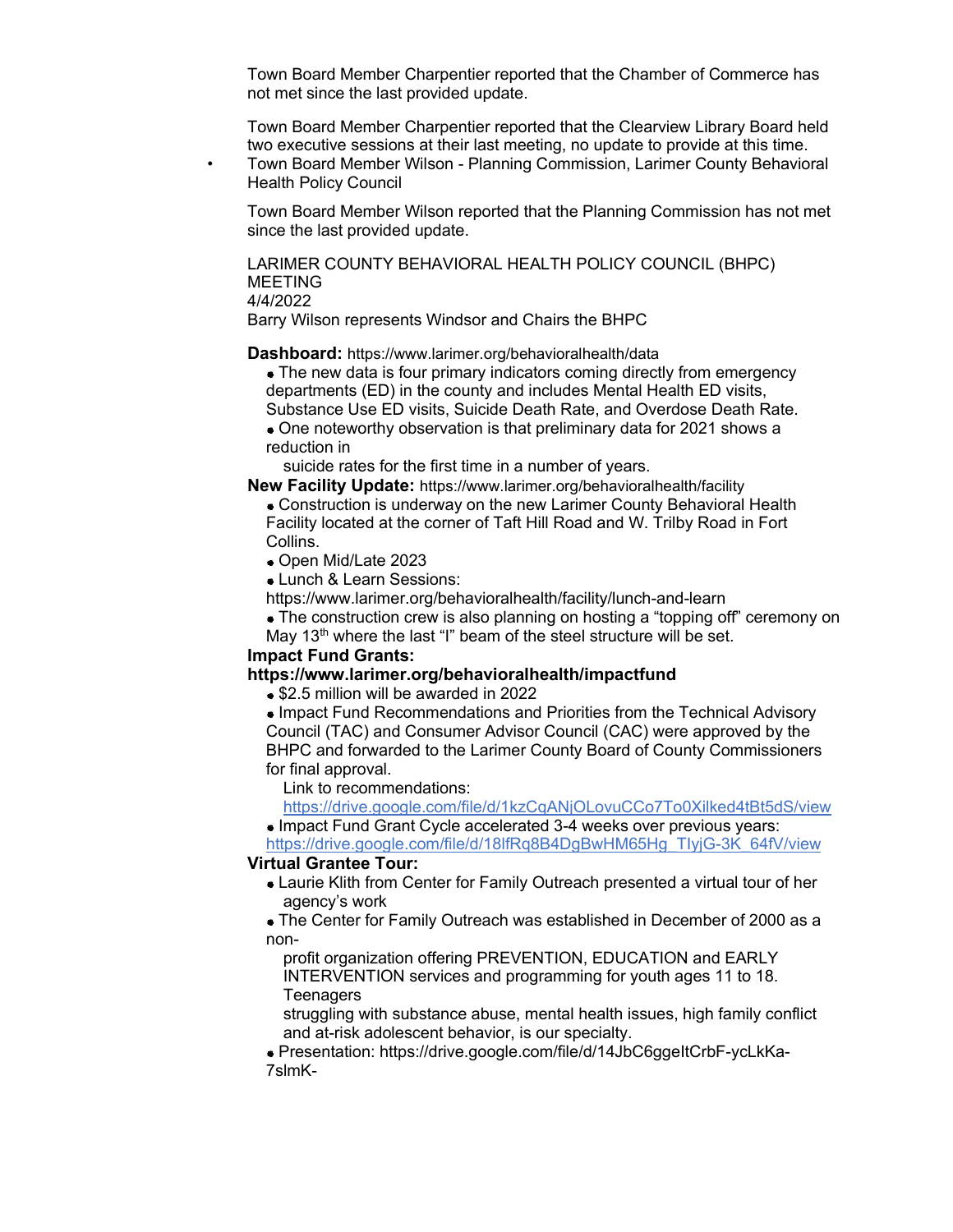• Mayor Pro Tem Bennett – Water and Sewer Board, 34, and I-25 Coalition's, Windsor Arts Commission

Mayor Pro Tem Bennett was absent and will provide an update on all boards next meeting.

• Town Board Member Cline – Tree Board, Poudre River Trail Corridor Authority, Historic Preservation Commission

Town Board Member Cline reported that the Historical Preservation Commission will meet this Wednesday, so no update to provide at this time.

Town Board Member Cline reported that the Poudre River Trail Corridor Authority appointed a new member to the board, Jennifer Finch. The Authority is gearing back up to continue the Executive Director search. The cycling without age program will be purchasing an additional trishaw and will then have three trishaws in total.

Town Board Member Cline reported that Tree Board will be putting together seventeen hundred seedling packets to provide students at Windsor Charter Academy and Grandview Elementary celebrations. The tree sale will be held this Saturday from 10:00 am to noon at the Public Services facility. The Tree Board will hold a recognition reception on April 25th at 5:00 pm at Main Park for the Arbor Day poster winners.

• Town Board Member Tallon - Parks, Recreation and Culture Advisory Board, Great Western Trail Authority

Town Board Member Tallon reported that Parks, Recreation and Culture Board discussed the capital project update, the Boardwalk Park safety study, and Kyger Master Plan. The Harmony Ridge park will be completed this summer, Boardwalk Park renovation will be complete in September, and the Main Park restroom renovation will be also complete in September.

Town Board Member Tallon reported that Great Western Trail Authority discussed the condition of the trail, which is in good shape, despite some signs that have been knocked down by the strong winds. The Authority has received some bids on the mowing and weed spraying of the trail and decided not to hire any contractors at this time due to the cost and not having the budget to cover. There are a couple of crossings that staff are inspecting to determine if they need to be replaced. John Flanagan took over the vice-chair position on the authority.

• Town Board Member Sislowski - Windsor Housing Authority, Windsor Severance Fire District

Town Board Member Sislowski reported that neither board have met since the last provided update.

• Mayor Rennemeyer - Downtown Development Authority, North Front Range MPO

Mayor Rennemeyer reported that the Downtown Development Authority has not met since the last provided update.

Mayor Rennemeyer reported that at the North Front Range MPO meeting, CDOT provided a presentation on their ten year project list and are providing \$80 million to the region for projects in that time frame. An additional hot topic is greenhouse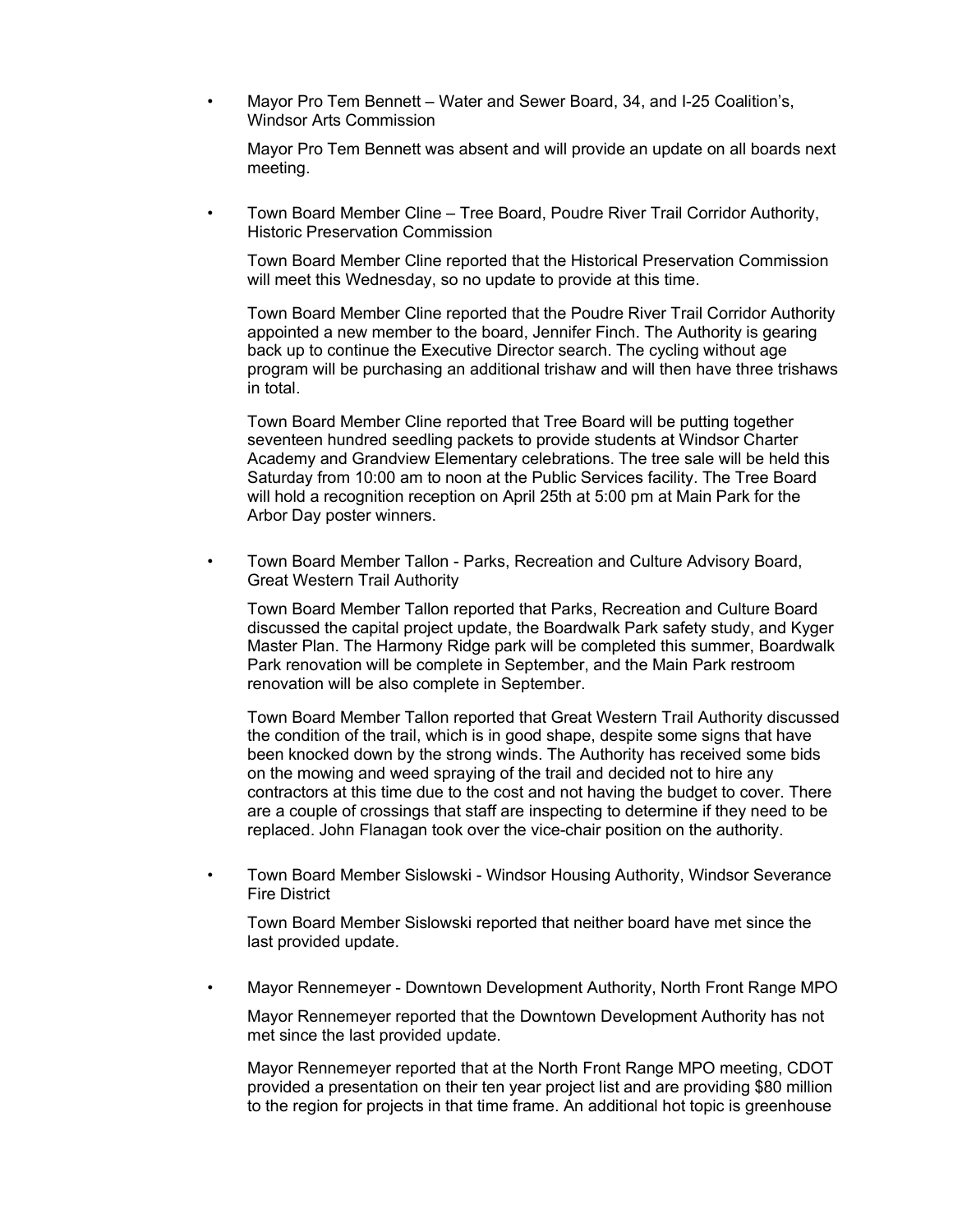gases compliance and Weld County is currently fighting it. An amendment to the transportation improvement program was passed.

#### 6. Public Invited to be Heard

Mayor Rennemeyer opened the meeting up for public comment.

Lucy Thames from 500 Apex Drive #226 addressed the board regarding traffic at a potential charter school in the Raindance subdivision.

#### B. CONSENT CALENDAR

- 1. Minutes of the March 28, 2022 Town Board Regular Meeting K. Frawley, Town Clerk
- 2. Boards and Commissions Appointment K. Frawley, Town Clerk
- 3. Resolution No. 2022-17 A Resolution appointing Kimberly Emil, Assistant Town Attorney to the Weld County Regional Council pursuant to the Weld County Regional Opioid Intergovernmental Agreement - K. Emil, Assistant Town Attorney
- 4. Resolution No. 2022-18 A Resolution Appointing Special Bond Counsel and Approving the Terms of Legal Services to be Provided to the Town of Windsor by the Law Firm of Butler Snow, and Authorizing the Town Manager to Execute Same - Ian D. McCargar, Town Attorney
- 5. Resolution No. 2022-19 A Resolution Approving and Authorizing Execution of a Subsurface Lease Agreement Between The Town of Windsor and Carbon Storage Solutions, LLC- - Ian D. McCargar, Town Attorney
- 6. Resolution 2022-20 A Resolution Repealing and Rescinding Town of Windsor Resolution No. 2022-11, and Re-Establishing Town-owned Right-of-Way Located Adjacent to Lot 9, Diamond Valley Subdivision 10th filing - I. McCargar, Town Attorney
- 7. Report of Bills March 2022 D. Moyer, Finance Director

**Town Board Member Tallon moved to approve the consent calendar as written, Town Board Member Wilson seconded the motion. Roll call on the vote resulted as follows; Yeas - Charpentier, Cline, Rennemeyer, Sislowski, Tallon, Wilson; Motion Passed.**

#### C. BOARD ACTION

- 1. Ordinance No. 2022-1646 An Ordinance Approving the Trevenna Annexation to the Town of Windsor and establishment of zoning - John Donaldson (WNDSR15, LLC), owner and applicant / Kristin Turner (TB Group), applicant's representative The applicant, Mr. John Donaldson, represented by Ms. Kristin Turner of TB Group (Birdsall Group) has submitted:
	- A petition to annex approximately 86.54 acres to the Town of Windsor and establish zoning as
		- Single Family Residential (SF-2) zone district.
	- A master plan for the subject property

The subject property is located on the northeast corner of North 15th Street and the Jacoby Road alignment, southwest of the Great Western Railway.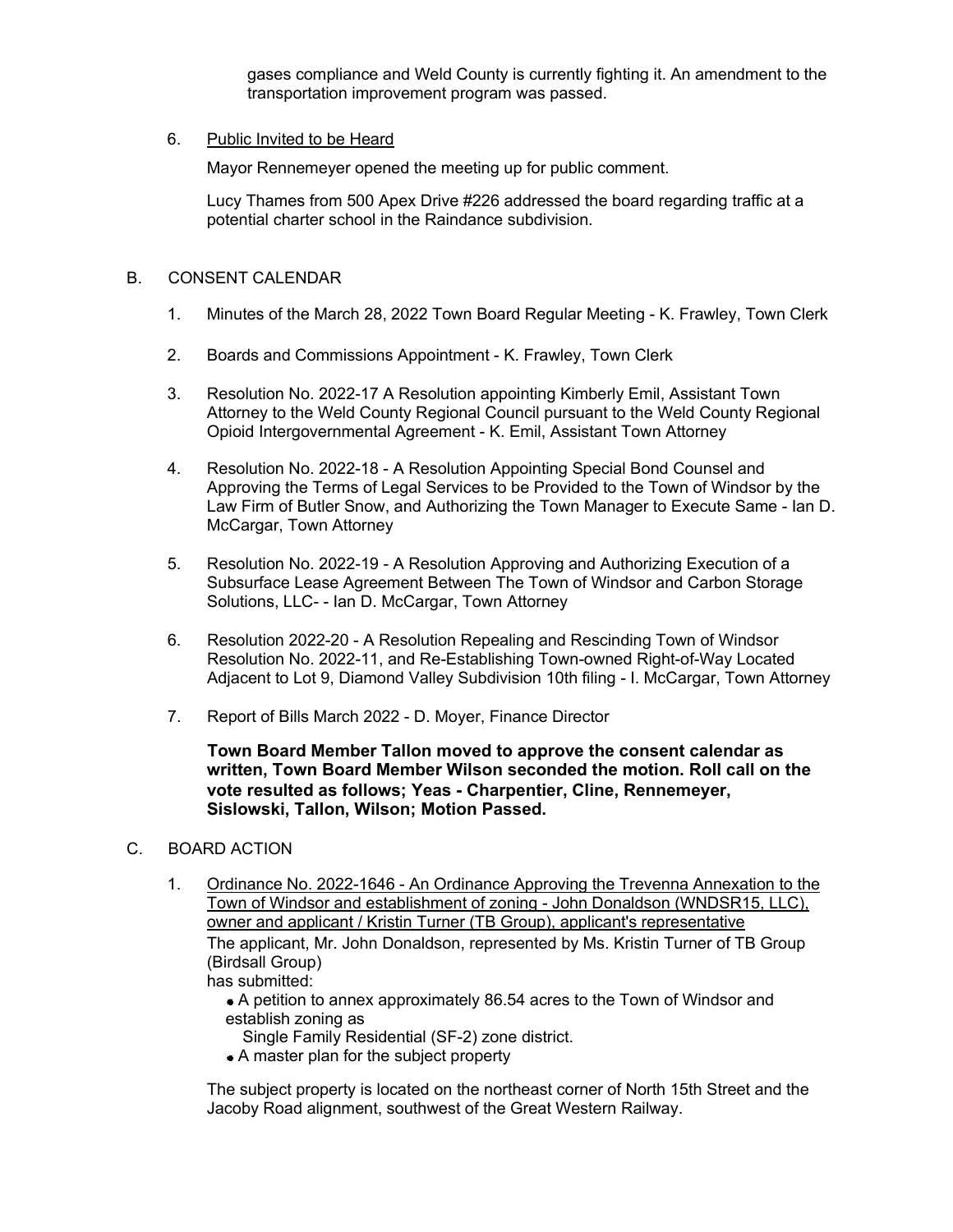Mayor Rennemeyer opened the meeting up for public comment, to which there was none.

**Town Board Member Tallon moved to approve Ordinance No. 2022-1646, Board Member Cline seconded the motion. Roll call on the vote resulted as follows; Yeas - Charpentier, Cline, Rennemeyer, Sislowski, Tallon, Wilson; Motion Passed.**

2. Resolution No. 2022-21 - A Resolution Approving the Trevenna Annexation Agreement The attached Trevenna Annexation Agreement addresses Town requirements at time of development.

**Town Board Member Wilson moved to approve Resolution No. 2022-21, Board Member Cline seconded the motion. Roll call on the vote resulted as follows; Yeas - Charpentier, Cline, Rennemeyer, Sislowski, Tallon, Wilson; Motion Passed.**

3. Ordinance No. 2022 - 1647 - An Ordinance Repealing Chapter 11, Article VIII, In Its Entirety, and Also Repealing and Replacing Chapter 10, Article IX of the Windsor Municipal Code Regarding Regulations Applicable to Conduct of Persons in Town-Owned Parks, Open Space, and Trails in the Town of Windsor, Colorado

In recent years, the Town has experienced exponential growth and with that staff has seen the use of Windsor parks, open spaces and trails increase dramatically. In an effort to help ensure users continued enjoyment, staff reviewed our current ordinances related to use of our public resources found within our parks, open spaces and trails and identified a need to ensure we have the appropriate tools available to preserve and protect our parks, trails and open space resources.

Mayor Rennemeyer opened the meeting up for public comment, to which there was none.

**Town Board Member Wilson moved to approve Ordinance No. 2022-1647, Town Board Member Tallon seconded the motion. Roll call on the vote resulted as follows; Yeas - Charpentier, Cline, Rennemeyer, Sislowski, Tallon, Wilson; Motion Passed.**

### D. COMMUNICATIONS

- 1. Communications from Town Attorney
- 2. Communications from Town Staff

Per Chief Klimek, expressed gratitude to the Town Board for their support with the Polar Plunge. There were a total of forty-seven teams combine who raised over \$101,000.00.

Per Mr. Moyer, in the packet is the financial report for January. The sales tax collection in January has started off very strong. A point of note, most of those sales tax collected were from December.

Per Ms. Frawley, election results will be certified by the Town Clerk and Mayor on Friday, April 15th at 9 a.m.

a.Financial Report January 2022